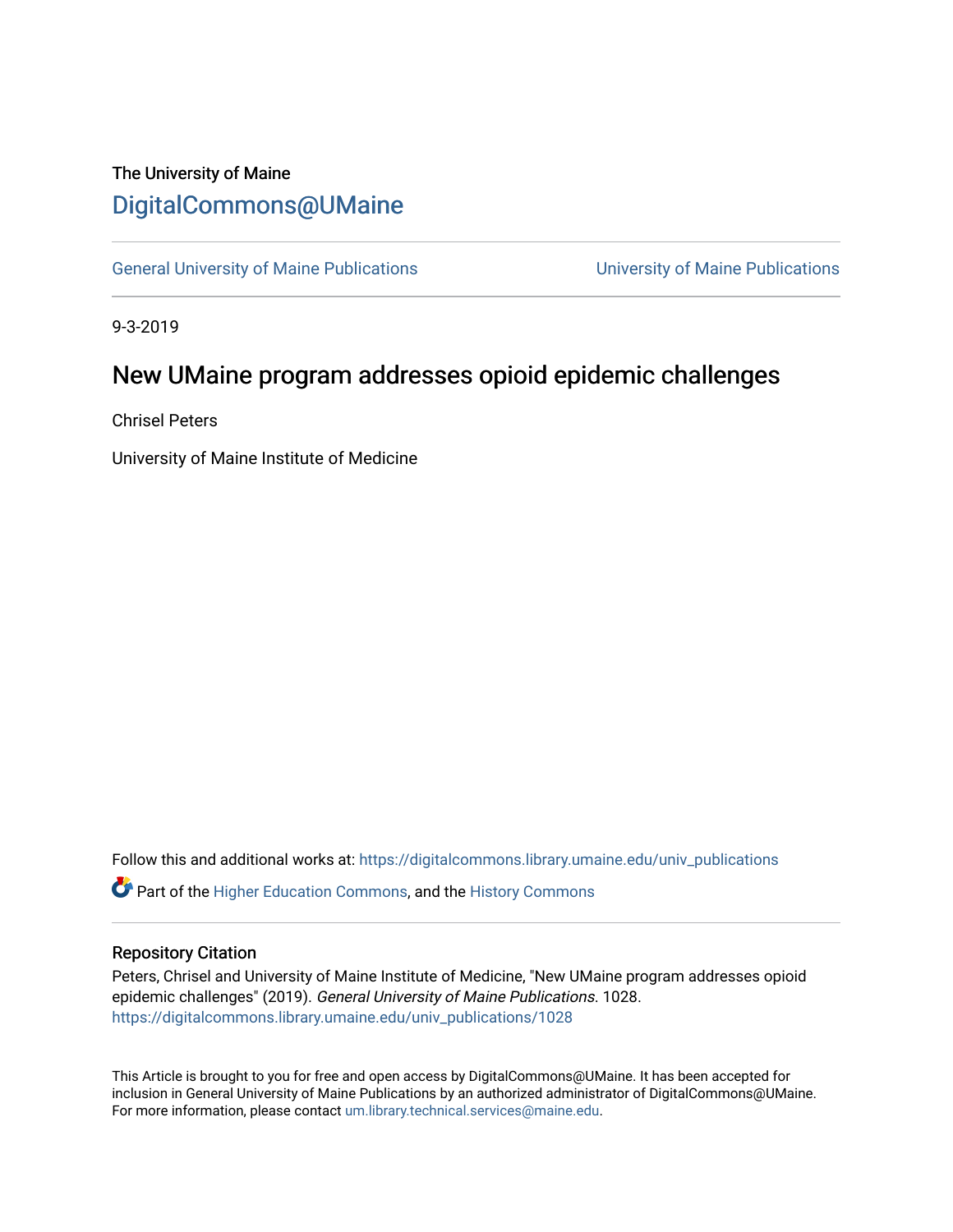|                                                  |                      |                                 |           |          | Spring '21 COVID-19 updates |          | A-Z Calendar Give Map News myUMaine |             |  |   |                                  |
|--------------------------------------------------|----------------------|---------------------------------|-----------|----------|-----------------------------|----------|-------------------------------------|-------------|--|---|----------------------------------|
| <b>IS 625 THE UNIVERSITY OF</b><br><b>TMAINE</b> | UMaine Research<br>⋿ |                                 |           |          |                             |          |                                     | Search      |  |   | $\mathbb{Q}$ $\equiv$ Quicklinks |
| Home                                             | About Us             | <b>Centers &amp; Institutes</b> | Resources | Medicine | <b>Initiatives</b>          | Services | Contact                             | <b>News</b> |  | У | ⊙                                |



#### Recent UMaine Research News



Ishaq links gut health to social equity, advocates for policy discussion Published: February 1, 2021



UMaine aquaculture researcher receives funding for COVID-19 relief project Published: February 1, 2021

UMaine Graduate School records all-time high student

 $<sub>et</sub>$  eatured</sub> image for UMaine Graduate School records all-time high student enrollment

enrollment Published: February 1, 2021



UMaine MARINE - Enhancing Social, Environmental and Economic Wellbeing Published: January 14, 2021



A piece of the puzzle: Lydia Horne's contribution to Mitchell Center's community-based climate planning project Published: January 13, 2021

Researchers find possible link between drinking water



and mysterious kidney disease Published: November 2, 2020



Graduate School Reaches Record-High Enrollment Published: November 2, 2020



Don't forget to subscribe to our monthly newsletter to learn more about interesting UMaine Research that impacts you!

# **Professional Opioid Workforce Response**

### New UMaine program addresses opioid epidemic challenges

September 3, 2019 | Current Research News, IMPACT Newsletter, Program Highlight, UMaine Medicine

Addressing the opioid epidemic in the United States requires expanding access to treatment and work to prevent the more than 130 deaths each day from opioid-related drug overdoses nationwide.

Maine's rate of fatal overdoses due to opioids - the class of drugs that include heroin and morphine as well as fentanyl, oxycodone, and hydrocodone - has increased significantly in the last decade; with serious consequences for individuals, families, and communities.

Increasing the number of mental health professionals trained to address opioid use disorder (OUD) and substance use disorder (SUD) is a critical part of efforts to address the epidemic.

The University of Maine was recently awarded nearly \$500,000 from the Department of Health and Human Services to fund the new Professional Opioid Workforce Response Program (POWR).

Elizabeth Armstrong, UMaine assistant professor of social work and the POWR program director, says during the three-year grant period, approximately 30 master of social work (MSW) students will be trained in trauma-informed, culturally competent integrated behavioral health care approaches to OUD treatment.

POWR will build a network of allied behavioral health providers in central and northern Maine through training partnerships with OUD/SUD treatment providers in the state. Graduates of the program will be positioned to offer effective interventions; including



medication-assisted treatment to individuals, reduce mortality associated with the disorders, and positively impact families and communities affected by these issues, according to Armstrong.

In total, the Health Resources and Services Administration (HRSA) awarded nearly \$70 million to Opioid Workforce Expansion Programs (OWEP) to support training and encourage an integrated approach to behavioral health care and treatment services across the nation.

Maine health centers, organizations and academic institutions received nearly \$6 million in total.